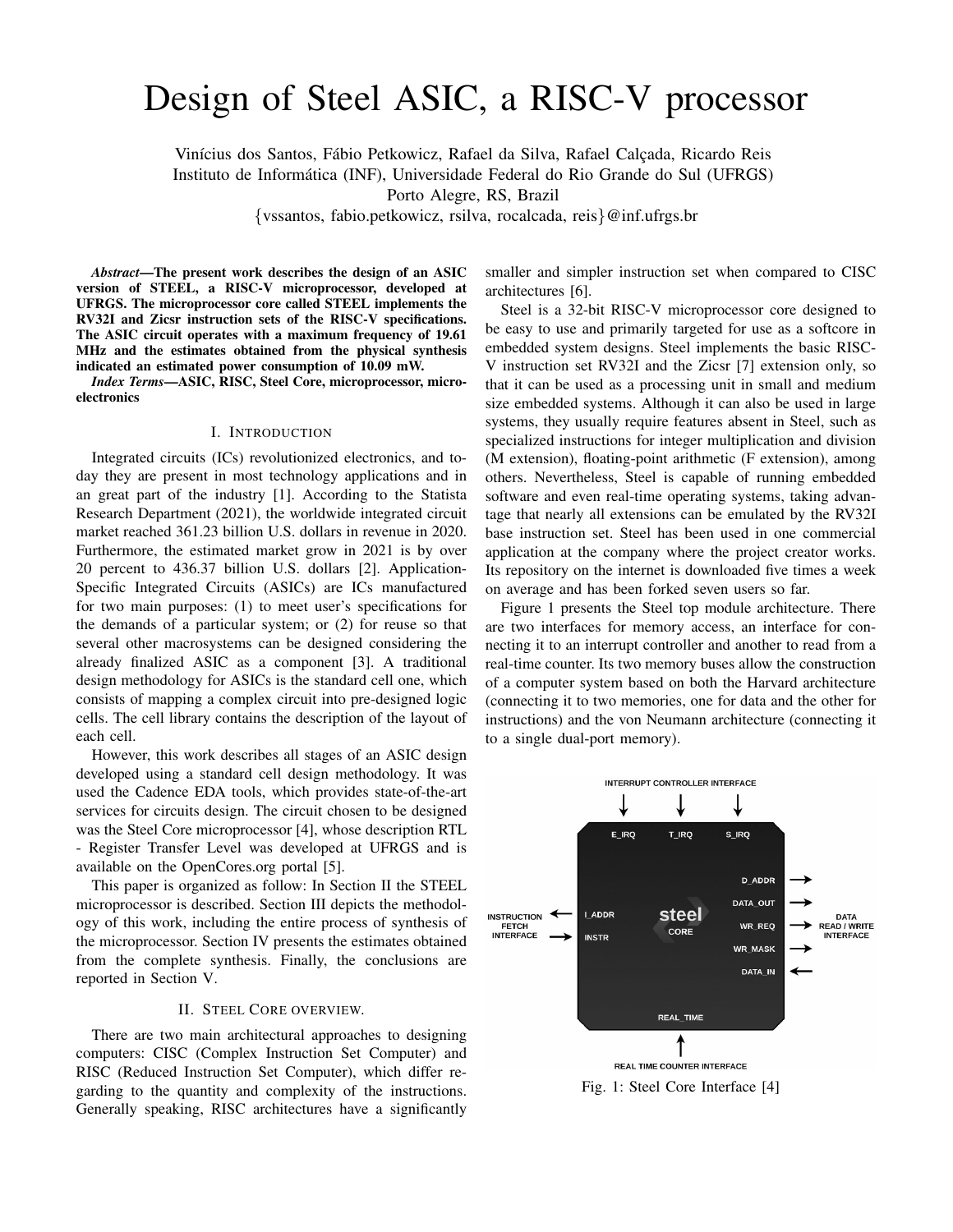# *A. Specification and Architecture*

Figure 2 presents a detailed logic diagram of Steel's microarchitecture as described in Verilog. Steel has three pipeline stages, a single execution thread and issues one instruction per clock cycle. Therefore, all instructions are executed in program order. Its pipeline is simple, divided into fetch, decode, and execution stages. The small number of pipeline stages eliminates the need for branch predictors and other advanced microarchitectural units, like data hazard detectors and forwarding units, making the design of Steel easy to understand.

## III. DESIGN METHODOLOGY

This section presents the synthesis design flow of the microprocessor based on Cadence's tools, which basically consists of: simulation of the RTL description, the logical synthesis of the register transfer level (RTL) description (mapping of the logical units of the circuit to cells of the standard cell library) and finally the design of the physical synthesis of the circuit.

### *A. Register Transfer Level*

RTL is a high-level design abstraction that models the random processor logic through control signals and data flow between registers. We tested the RTL target description using the NClaunch and SimVision analysis environment of Cadence Design Sytems for the synthesis of the microprocessor. The expected result of the simulation (confirmed after running the testbench) is the value of the sum of the constants on the output bus right after the program's last instruction. With this, the validation of the circuit is carried out.

## *B. Logical Synthesis*

The logical synthesis maps the description in RTL for standard cells [3]. The used cell library was the XC018 MOSST Digital Core Library [8], from X-FAB Semiconductors Foundries. This cell library uses an 180nm technology. The logical synthesis was divided into three basic steps in this project's scope: Constraints, Generic Technological Mapping, and Optimized Technological Mapping.

Constraints file define the clock period, the rise and fall times, the ramp at the inputs and outputs of the circuit for rise and fall transitions, and the minimum capacitance. The main definition is the clock period, and rise and fall time, as these parameters affect the slack and clock delays such as setup and hold times. The clock parameters were defined to obtain a positive slack value being 5 percent of the used clock value. After several synthesis with different clock values, the chosen one was a clock with a period of 51 ns. This synthesis output describes the processor at the gate level and is used in the physical synthesis.

#### *C. Physical Synthesis*

After the logic synthesis, the physical synthesis use as input the netlist generated in the logic synthesis step, which describes the design with the blocks, gates, and logical connections between them. We can divide the physical synthesis into two steps: Floorplanning and Backend Flow. In the floorplanning step, we obtain the floor plan of the processor, where we aim to minimize the area and delay. This step occurred as follows:

*1) I/O Placement:* The I/O placement consists of placing the pins of the circuit. Thus, the insertion of pads was performed during the initial stage because the positions of the pads can influence the posterior routing.

*2) Power Planning:* In addition, we defined the power planning, which adds VDD and Ground lines and creates a power ring around the core. One of the concerns of the distribution of the metal layers that generate the circuit supply is the unwanted generation of parasitic capacitances caused by the proximity of two charged electric conductors that imitate the plates of a capacitor.

*3) Floorplaning:* The floorplanning step consists of the placement the macros (memory, IPs, etc.) and PADs in the desired places to provide the best circuit performance, whether in timing, power, or area. A square floorplan was generated at this stage, with a density of 70 percent and margins of 15 µm. The choice of these numbers was based on tests carried out in the later stages of routing. The distribution of the VDD and GND tracks, both vertically and horizontally, should be as homogeneous as possible to avoid heating points on the chip.

*4) Placement and Routing:* In physical synthesis, the processes of Placement and Routing of cells are the most timeconsuming. The standard cells placement step consists of distributing all of them in the layout core. The routing step refers to the physical interconnection of the standard cells pins through wires and several metal layers. The main concerns when routing are congestion and the average length of connections.In this step, we carry out the placement of the cells together with their pre-routing, or as called by Cadence's tool, a weak routing where the tool is concerned at first with the placement of the cells. Afterward, a cell routing was performed using Nanoroute.Figure 3 shows the circuit rails. The Rail Analysis step consists of verifying the power distribution in the layout to ensure that the supply voltage does IR Drop below a certain level, causing an increase in delays operating standard cells.

*5) Clock Tree Synthesis:* The step of synthesizing the clock tree consists of adding buffers in the clock signal paths [9]. Clock distribution is a meticulous task in the synthesis design flow. We work with six layers of metals, where the clock signal starts from the upper pad near the left corner and is distributed to all cells that need it. Thus, the clock skew becomes one of the main concerns: the clock signal must reach different components simultaneously to guarantee the synchronism and correctness of the operation. The addition of buffers serves to mitigate the effects caused by different wire sizes. The number of buffers in each path is adjusted to correct time violations. This synthesis step is performed with a file of information passed to the tool as a maximum and minimum delay.

*6) Filler cells and Metal Fill:* At this stage, the design is already validated. All DRC checks and other checks have already been carried out, and all reported errors or violations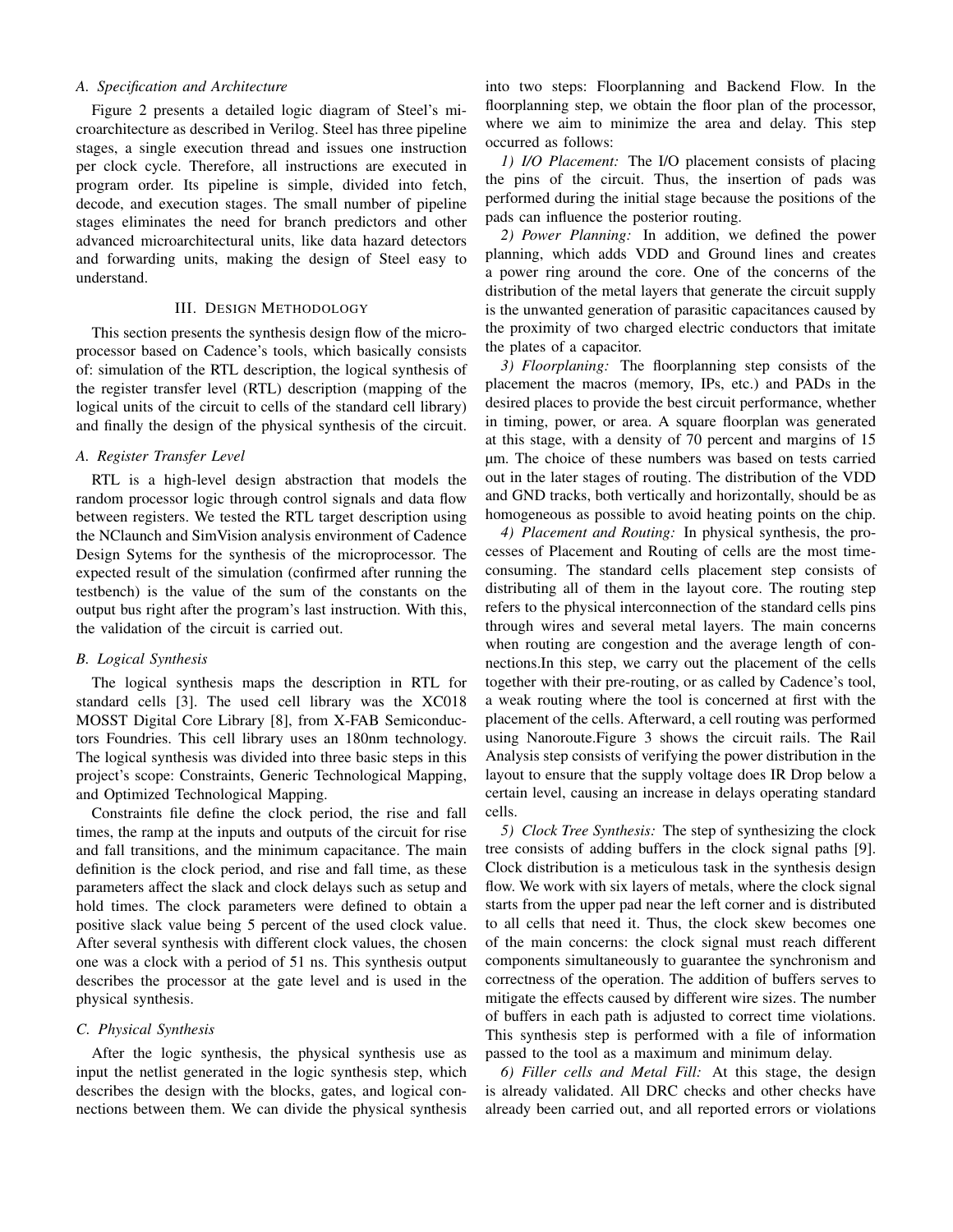

Fig. 2: Steel Microarchitecture [4]

have been resolved. With this, we can perform the insertion of filler cells, which are used to fill the empty spaces between the standard cells already placed, avoiding planarity problems. These cells do not alter the functional characteristics of the circuit in anyway. The insertion of metal fill has a similar function to that of filler cells: to help to maintain the density of metal layers, during the chemical mechanical planarization (CMP) step of the manufacturing process, with a certain percentage of metal density in each of the used metal layers, according to the foundry specifications [10]. The metal fill also avoids the likelihood of an antenna effect. Yet, the metal fill is performed to uniform the density of metal on the chip. This is the last step related to the physical synthesis of the Steel processor.

#### IV. RESULTS AND DISCUSSION

Table I presents the results reported by Innovus after completing the physical design. From it, we get estimates for critical design issues such as timing, power, and area.

The presented results were obtained right before GDS file generation, in the late stage of the design flow and after performing parasitic capacitance extraction and verification such as DRC, process antenna, connectivity, geometry and metal density. Innovus did not report any errors or alerts after these checkings. The Steel ASIC can reach 19.61 MHz and 10.09 mW as power consumption. The power consumption (static and dynamic) was estimated using Cadence tools, which provide these sources after the completion of the physical design, taking into account several factors such as: used PDK characteristics, supply voltage, circuit geometry and frequency of clock signals. No simulation or execution of real inputs has been performed. However, Cadence tools provide very accurate information that takes into account the variability of the input signals. Dynamic power consumption is estimated. Currently, the estimate provided by the design tools is very close to that found in real scenarios. It was not compared with [4] implementation because our work is synthesized for ASIC, and the original version was designed for FPGA.